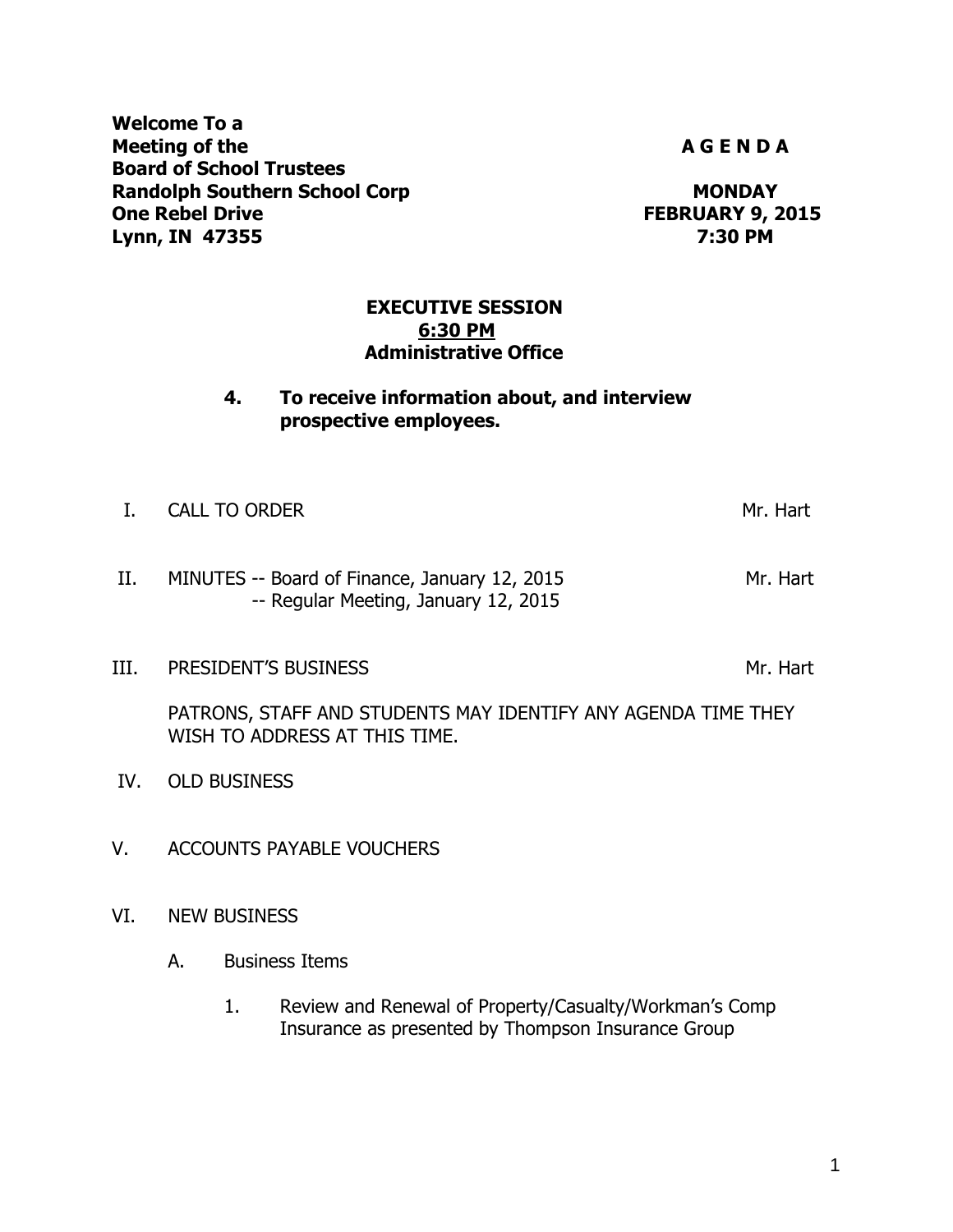## B. Personnel Items

1. Lindsay Adams – Benson Request For Maternity Leave

Superintendent and High School Principal recommend School Board of Trustees approve the maternity leave request for Lindsay Adams - Benson from March 2, 2015 to April 13, 2015.

2. FMLA Request – Joyce Miller

Superintendent an Elementary Principal recommend the School Board of Trustees approve the FLMA request of Joyce Miller per Board Policy 4430.01.

3. Resignation of Angela Taggart

Superintendent recommends the Board of School Trustees approve the resignation of Angela Taggart as Special Education Para Professional effective January 28, 2015.

C. Fund Raisers

Superintendent recommends the approval of the following fund raisers:

Group:  $8<sup>th</sup>$  Grade Contact Person: Chelsea Gibson Event: McDonalds Peelers Date: February 10-23 Anticipated Income: 40 to 50 dollars per student that participates. Method: Selling McDonalds Peelers Purpose: Raising funds to help with trip expenses

Group: Junior Class Contact Person: Nikki Knoll Event: Bingo Night @ RSHS Date: March 5<sup>th</sup> 2015 @ 6 PM Anticipated Income: \$800.00 Method: Bingo Purpose: Raising funds to help with Prom

- D. Facility Use Requests
	- 1. Superintendent and High School principal recommend the Board of School Trustees approve the use of the High School gym, annex and concession for the Annual Coaches Clash Basketball Tourney on March 17, 2015. Set-up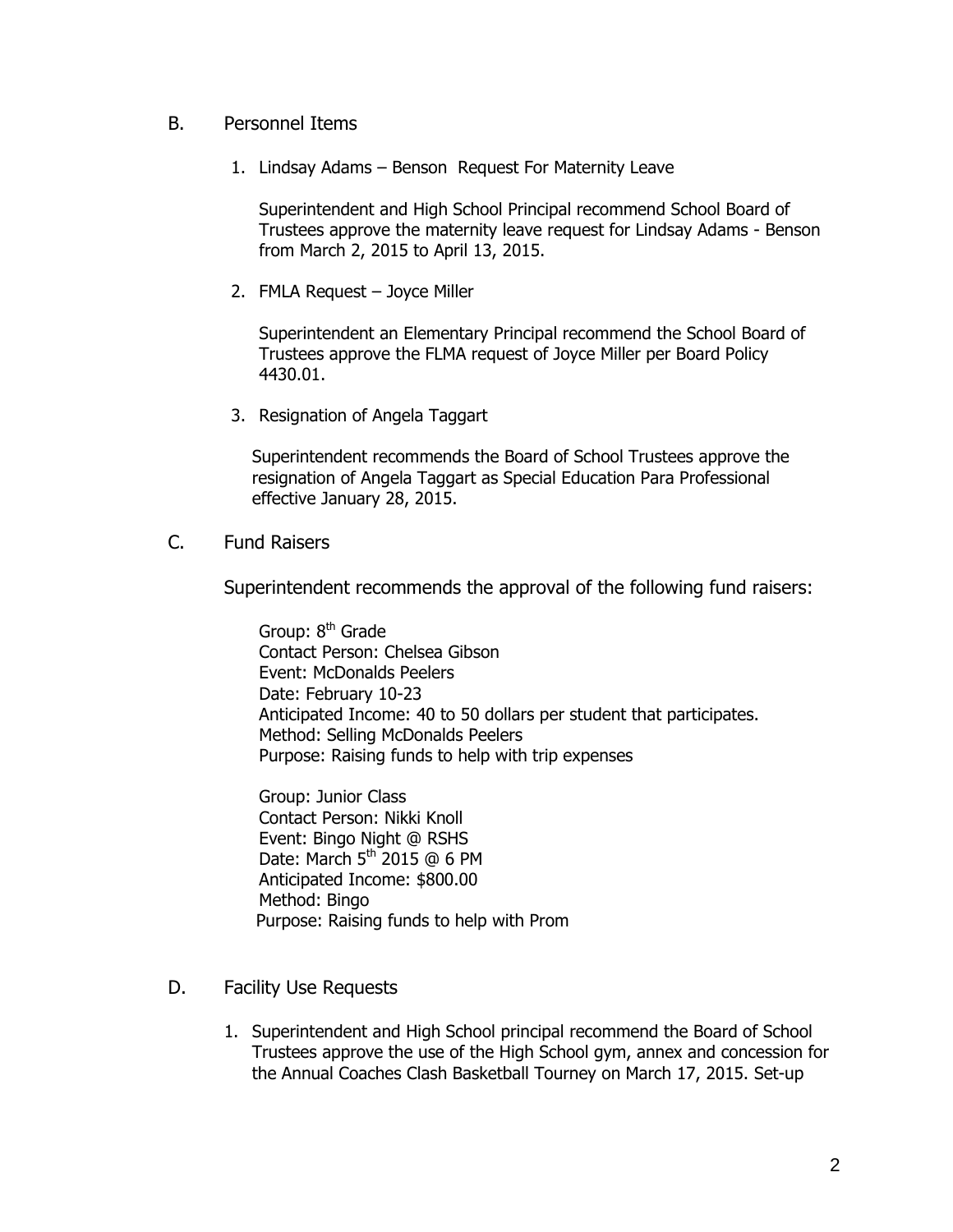will be from 4 PM to 6 PM and the game will be from 6 PM to 9 PM. Contact person is Amy Alka.

- 2. Superintendent and High School principal recommends the Board of School Trustees approve the use of the High School cafeteria for the FFA food packing event on April 25, 2015. Set-up will be from 7 AM to 8 AM and hours of event are 9 AM to 3 PM. Contact person is Amy Alka.
- 3. Superintendent and Elementary principal recommend the Board of School Trustees approve the use of the Elementary Cafeteria and hallways for Girls on the Run program on Tuesday and Thursday afternoons starting February  $24<sup>th</sup>$  – May 7<sup>th</sup>. Contact person is Shelly Price. Facilitator is Ceann Bales. YMCA funds the program, no cost to students. Certificate of Insurance is on file.
- E. Field Trip

Superintendent recommends the approval of the following field trip:

- 1. Group: Varsity Cross Country Contact Person: Sean Kennedy Event: Pokagon State Park - Angola, IN Date: July 6<sup>th</sup> – 10<sup>th</sup> Transportation: 2 RSSC Mini Buses
- F. Curriculum
- G. Board Policy
- H. School Board
- I. Job Descriptions
- J. Donations
- K. General
	- 1. Limited Transportation Resolution for Union School Corporation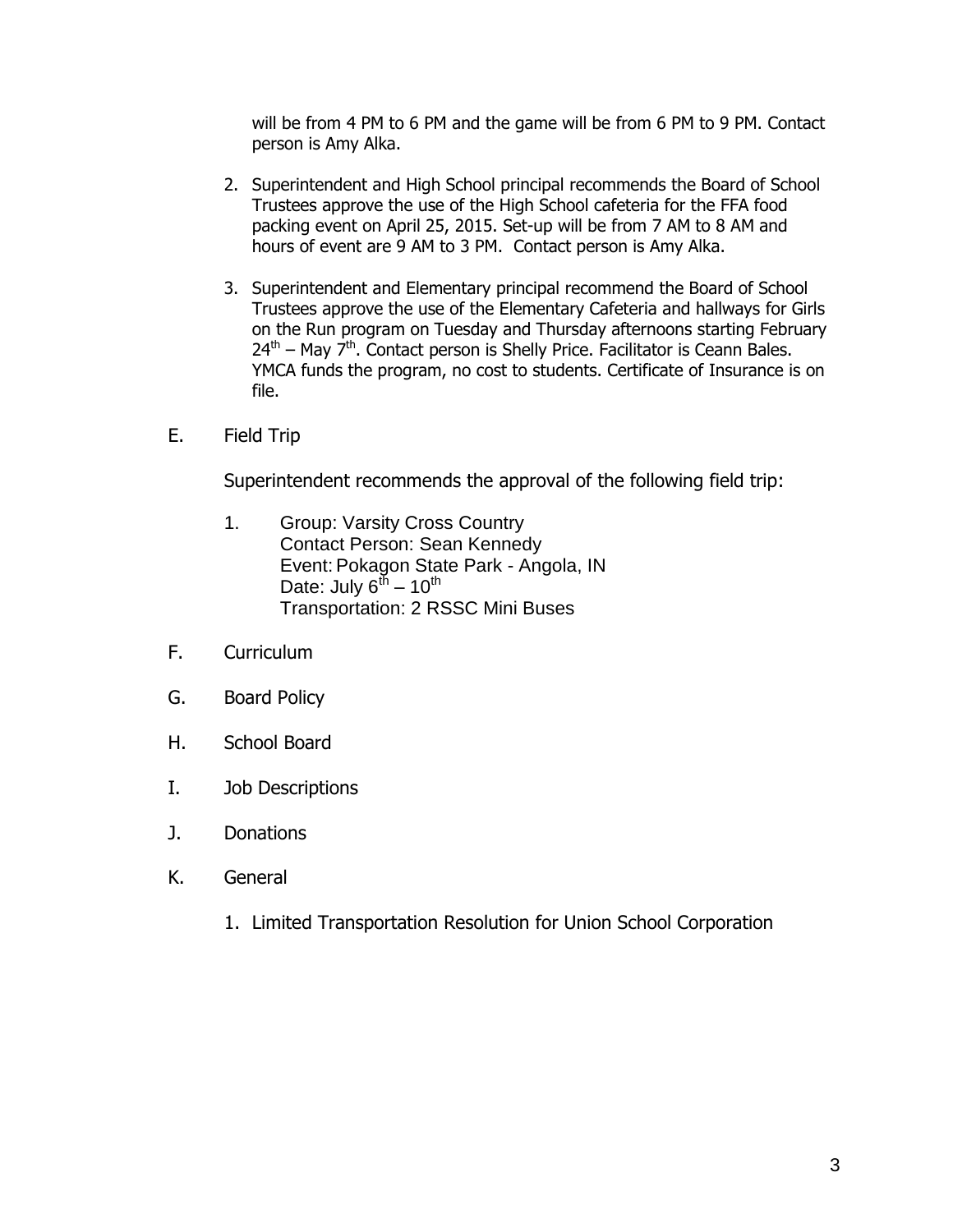## VII. PRINCIPAL REPORTS

- A. Jr. /Sr. High School
	- 1. Enrollment Update
	- 2. Sectional Update
	- 3. Testing Update
	- 4. Jr-High Incentive

#### B. Elementary

- 1. Host 6th Grade County Tourney Thursday the 12th and Saturday the 14th in both gyms.
- 2. School Spelling Bee will be February 12th @ 1:00 PM

#### VIII. SUPERINTENDENT REPORT

- A. Digital Learning Grant application submitted on February, 6. RSSC applied for \$100,000.00 Technology Grant to the IDOE. A special thanks to Annette Wilson, DJ Knotts, Daniel Allen, Donnie Bowsman, Marcie Nicholson, Julie Price, Jana Crowder, Chelsea Gibson & Jan Caudle for their efforts in writing the grant.
- B. Second ADM count on February  $2<sup>nd</sup>$ .

The ADM for RSSC is 474.5 and the ADA is 491. RSSC is up  $+8.5$  students from the September count.

RSHS = 243 RSE 231.5/248

- \*\*+2 students started on February 3 and +3 students will start on February  $9<sup>th</sup>$ . We will not receive reimbursement for these students due to their enrollment after February 2.
- C. First Semester Attendance Rates

| Elementary 97% |  |  | HS 98% | Corp | 97.7% |
|----------------|--|--|--------|------|-------|
|----------------|--|--|--------|------|-------|

D. Free/Reduced Lunch Rates

| Elementary 57% |  |  | HS 43% | Corp | 50% |
|----------------|--|--|--------|------|-----|
|----------------|--|--|--------|------|-----|

- E. Maintenance Update
- F. Snow Make-up Days: April 3 and May 28. Last teacher day is May 29.